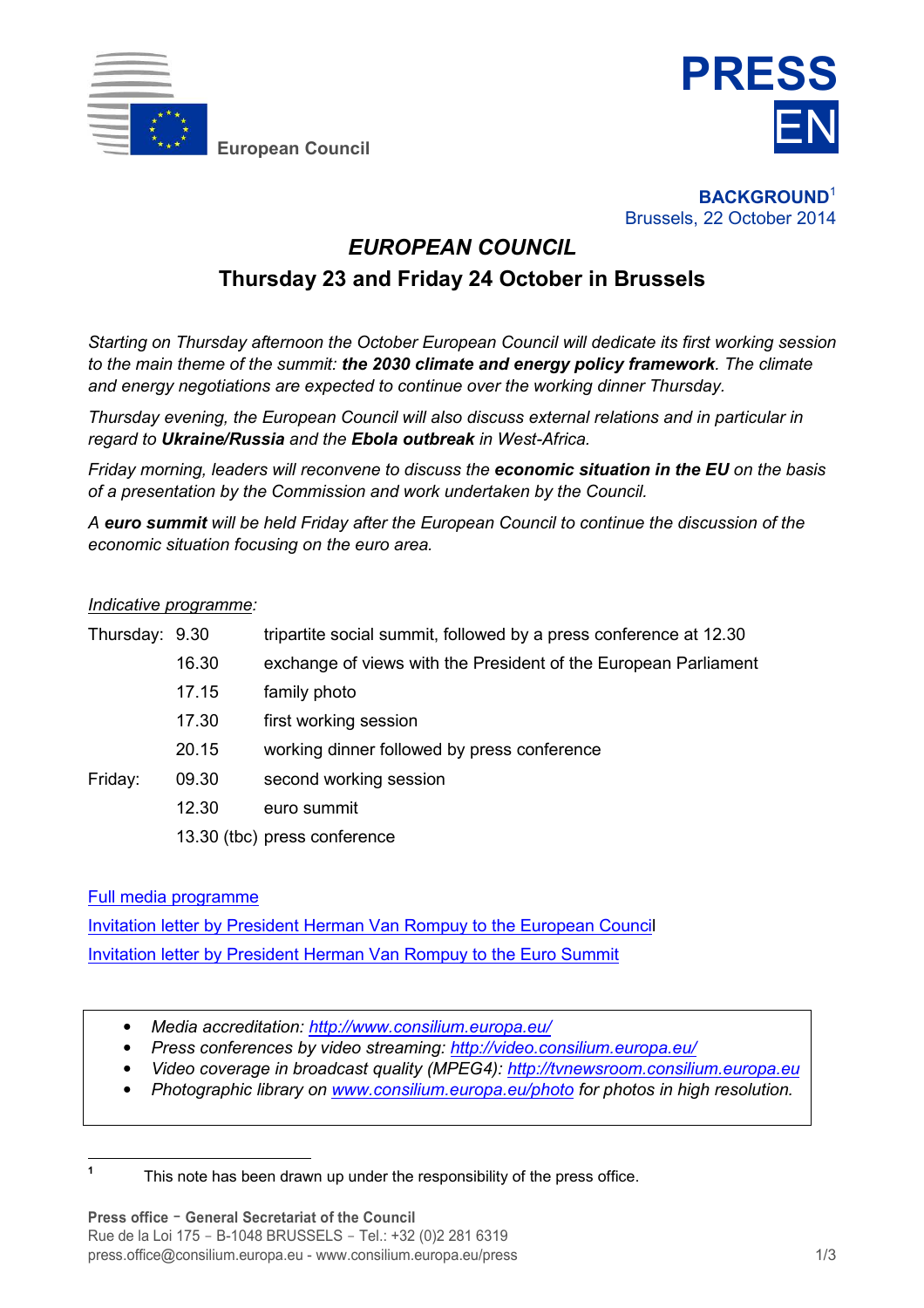## **Climate and Energy**

On the basis of the [Commission communication,](http://register.consilium.europa.eu/pdf/en/14/st05/st05644-re01.en14.pdf) and principles identified in the [March European](http://register.consilium.europa.eu/doc/srv?l=EN&t=PDF&gc=true&sc=false&f=ST%207%202014%20INIT)  [Council conclusions,](http://register.consilium.europa.eu/doc/srv?l=EN&t=PDF&gc=true&sc=false&f=ST%207%202014%20INIT) leaders are expected to reach agreement on a framework for climate and energy in the period from 2020 to 2030. Such an agreed EU policy framework on greenhouse gas emissions, renewables and energy efficiency should provide the necessary stability and predictability for its economic operators and confirm the EU's role globally.

The European Council is expected to remain set on submitting its contribution to the 21<sup>st</sup> session of the Conference of the Parties in Paris 2015 at the latest by the first quarter of 2015. It is also expected to call on all other major economies to do the same.

The new EU framework should be based on the following principles:

- Further improve coherence between greenhouse gas emissions reduction, energy efficiency and the use of renewables to deliver the objectives for 2030 in a cost-effective manner, with a reformed and well- functioning Emissions Trading System (ETS)
- Develop a supportive EU framework for advancing renewable energies and ensure international competitiveness.
- Ensure security of energy supply for households and businesses at affordable and competitive prices.
- Provide flexibility for the Member States as to how they deliver their commitments in order to reflect national circumstances and respect their freedom to determine their energy mix.

Leaders are furthermore expected to reconfirm the priority of completing the internal energy market by 2014 and developing interconnections so as to achieving the existing electricity interconnections target of 10%.

The European Council should also endorse further actions to reduce the EU's energy dependence and increase its energy security for both electricity and gas, such as implementation of critical projects of common interest in the gas sector (north-south corridor), improve arrangements for better use of regasification and storage capacity and increasing EU's bargaining power in energy negotiations by establishing an information exchange mechanism with regard to intergovernmental agreements. Leaders are equally expected to recognise that having recourse to indigenous resources as well as safe and sustainable low carbon technologies can increase the EU's energy security.

The main elements of the Commission proposal, presented on 22 January 2014, include:

- a greenhouse gas emissions reduction target of 40 % below 1990 levels, to be achieved only through domestic measures (without the use of international credits);
- a renewable energy target of at least 27 % of energy consumption, with flexibility for member states to set national objectives;
- energy efficiency as a key component of the 2030 framework. On 23 July the Commission presented its energy efficiency communication with a new energy saving target of 30 % by 2030 (vs 2007 reference).

The Commission also outlines a new governance system based on national plans for competitive, secure and sustainable energy to be drawn up by member states. In addition, it proposes a set of indicators intended to assess progress over time and to provide a factual base for a potential policy response.

For more information on this topic, see also the Commission *[website](http://ec.europa.eu/energy/2030_en.htm)*.